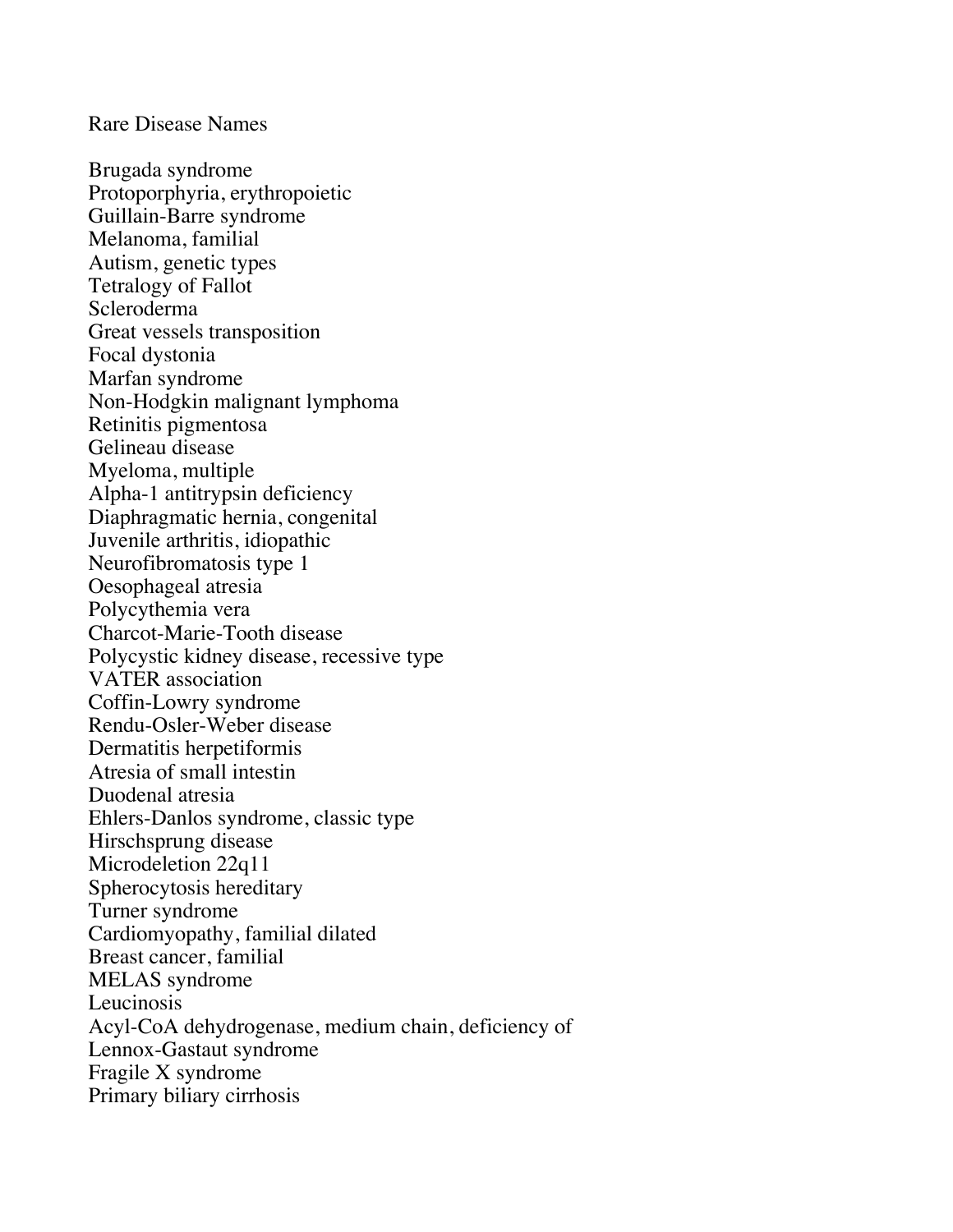Stickler syndrome Williams syndrome Willebrand disease Gastroschisis Microphthalmia Omphalocele Sarcoidosis MURCS association Stargardt disease Glioblastoma Multiple endocrine neoplasia type 1 Prader-Willi syndrome Alopecia totalis Nephroblastoma Cystic fibrosis Duane syndrome Neuroblastoma Hodgkin disease Dermatomyositis Polymyositis Tuberous sclerosis Congenital adrenal hyperplasia Rett syndrome Angelman syndrome Cataract, total congenital Hyperlipidemia type 3 Hemophilia Trisomy 18 Behcet disease Immunodeficiency, common variable Microscopic polyangiitis Idiopathic torsion dystonia Oculocutaneous albinism Facioscapulohumeral muscular dystrophy Holoprosencephaly Sclerosing cholangitis Sotos syndrome Galactosemia Optic atrophy, Leber type Osteogenesis imperfecta Smith-Lemli-Opitz syndrome Amyotrophic lateral sclerosis Treacher-Collins syndrome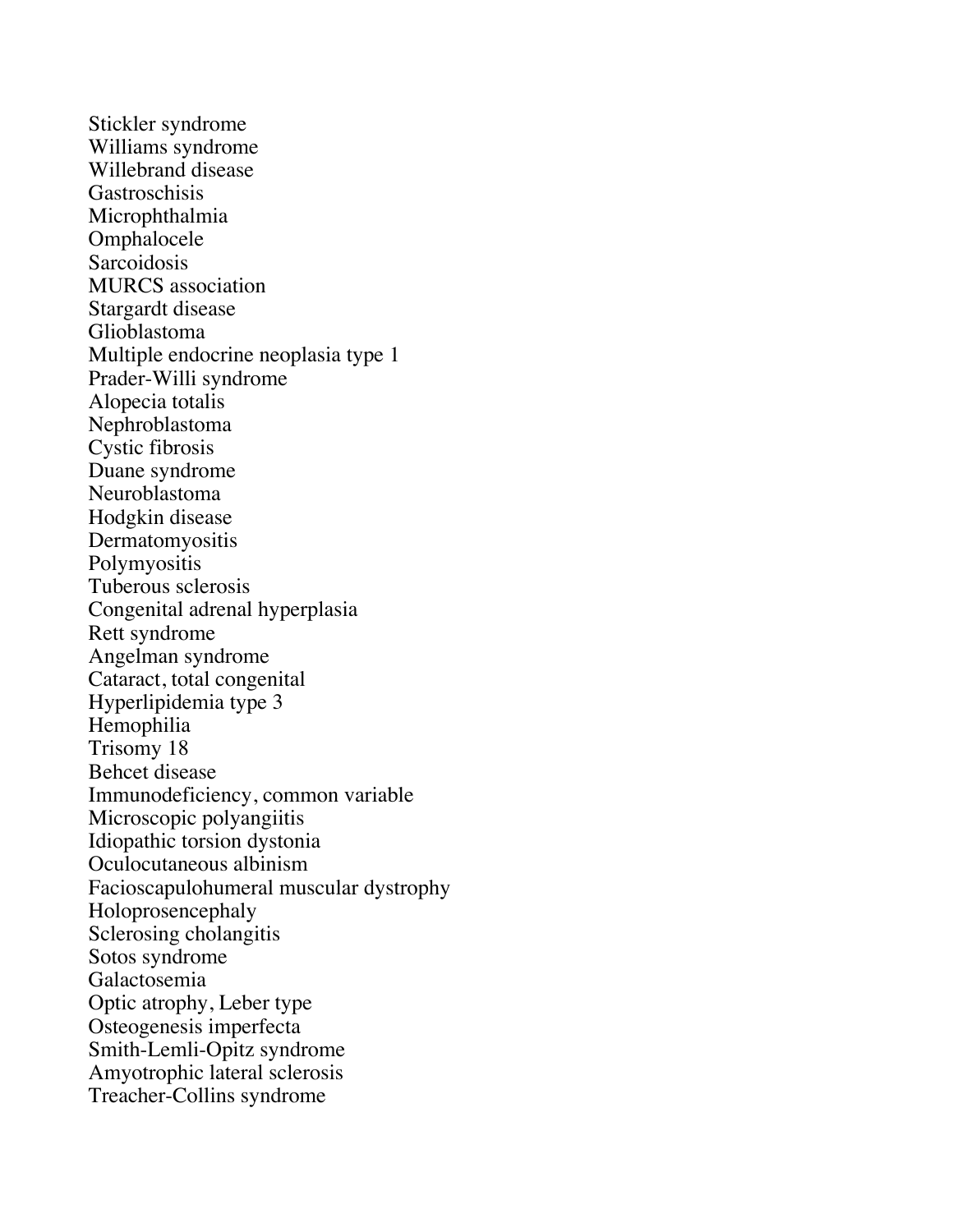Tay-Sachs disease Christ-Siemens-Touraine syndrome Pheochromocytoma Retinoblastoma Rubinstein-Taybi syndrome Alzheimer disease, familial Zollinger-Ellison syndrome Cornelia de Lange syndrome Familial adenomatous polyposis Huntington disease Acromegaly Fructose intolerance Primary ciliary dyskinesia Supranuclear palsy, progressive Porphyria, acute intermittent Sickle cell anemia Deletion 5p Myasthenia gravis Achondroplasia Steinert myotonic dystrophy Ceroid lipofuscinosis, neuronal Phenylketonuria Smith-Magenis syndrome Wilson disease Muscular dystrophy limb girdle type 2A, Erb type CDG syndrome Niemann-Pick A disease Propionic acidemia Waardenburg syndrome type 1, type2 and type 3 Beckwith-Wiedemann syndrome Adrenoleukodystrophy, X-linked Goldenhar syndrome Usher syndrome Muscular dystrophy, Duchenne and Becker type Multiple endocrine neoplasia, type 2 Systemic mastocytosis Von Hippel-Lindau disease Polyarteritis nodosa Friedreich ataxia Poland anomaly Proximal spinal muscular atrophy Saethre-Chotzen syndrome Wegener granulomatosis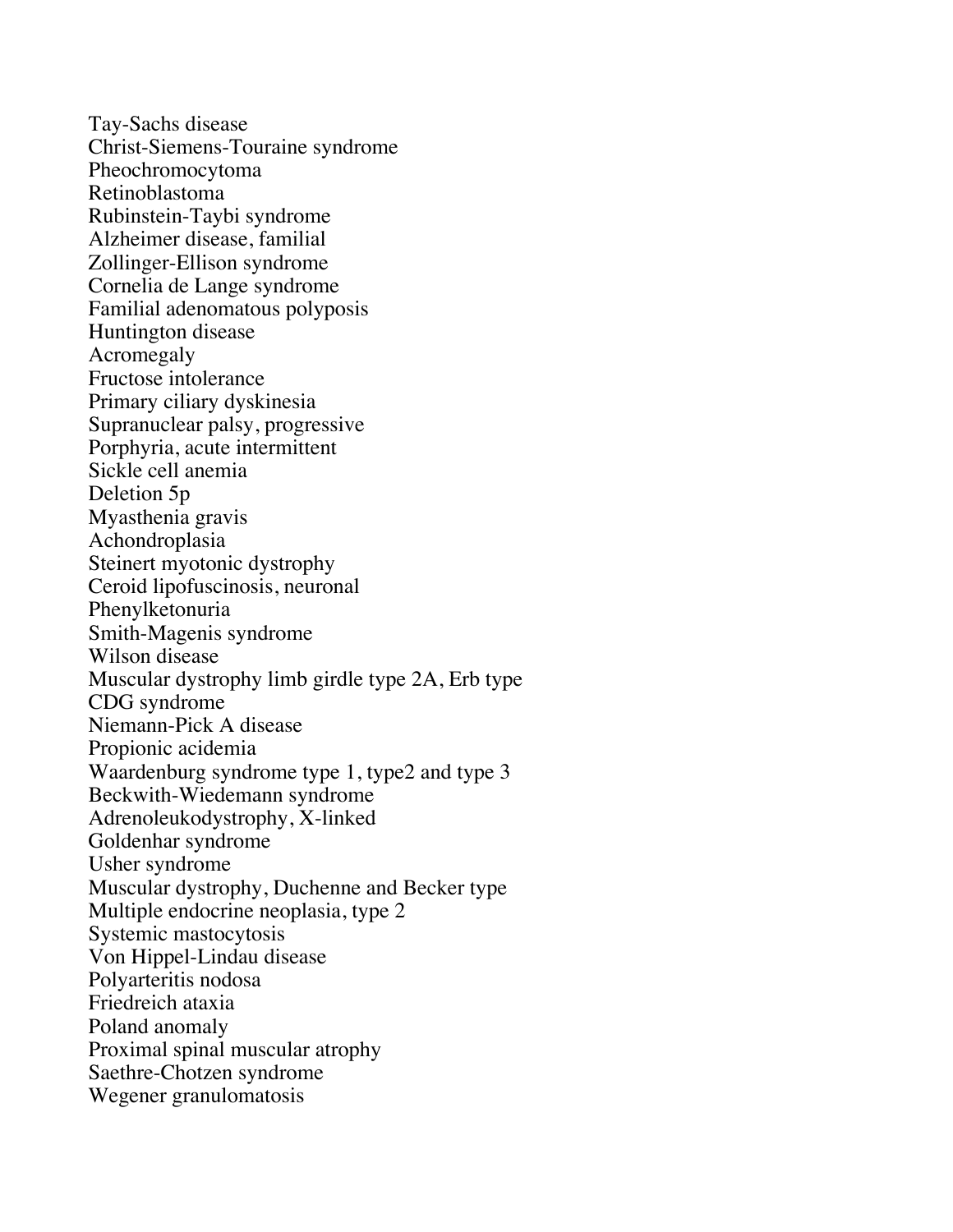Kennedy disease Cystinosis Amaurosis congenita of Leber BOR syndrome Bullous pemphigoid Kartagener syndrome Niemann-Pick B disease Pseudoxanthoma elasticum Leigh disease Peutz-Jeghers syndrome Autosomal dominant spinocerebellar ataxia Albinism ocular Alport syndrome Crouzon disease Deletion 4p Klippel feil syndrome Langerhans cell histiocytosis Nail-patella syndrome Persistent hyperinsulinemic hypoglycemia of infancy Aniridia, sporadic Fabry disease Variegata porphyria Budd-Chiari syndrome Darier disease X-linked severe combined immunodeficiency, T- B+ Bile ducts paucity, syndromic form Cat-eye syndrome Apert syndrome Spastic paraplegia, familial Adult Onset Still's disease Pierre Robin syndrome Glycogen storage disease type 2 Mucopolysaccharidosis type 3 Zellweger syndrome Nephronophtisis 3-hydroxyacyl-CoA dehydrogenase, long chain, deficiency of Albers-Schonberg disease Angioneurotic edema Ataxia telangiectasia Chondrodysplasia punctata, rhizomelic type Coloboma, ocular Emery-Dreifuss muscular dystrophy, X-linked Fanconi anemia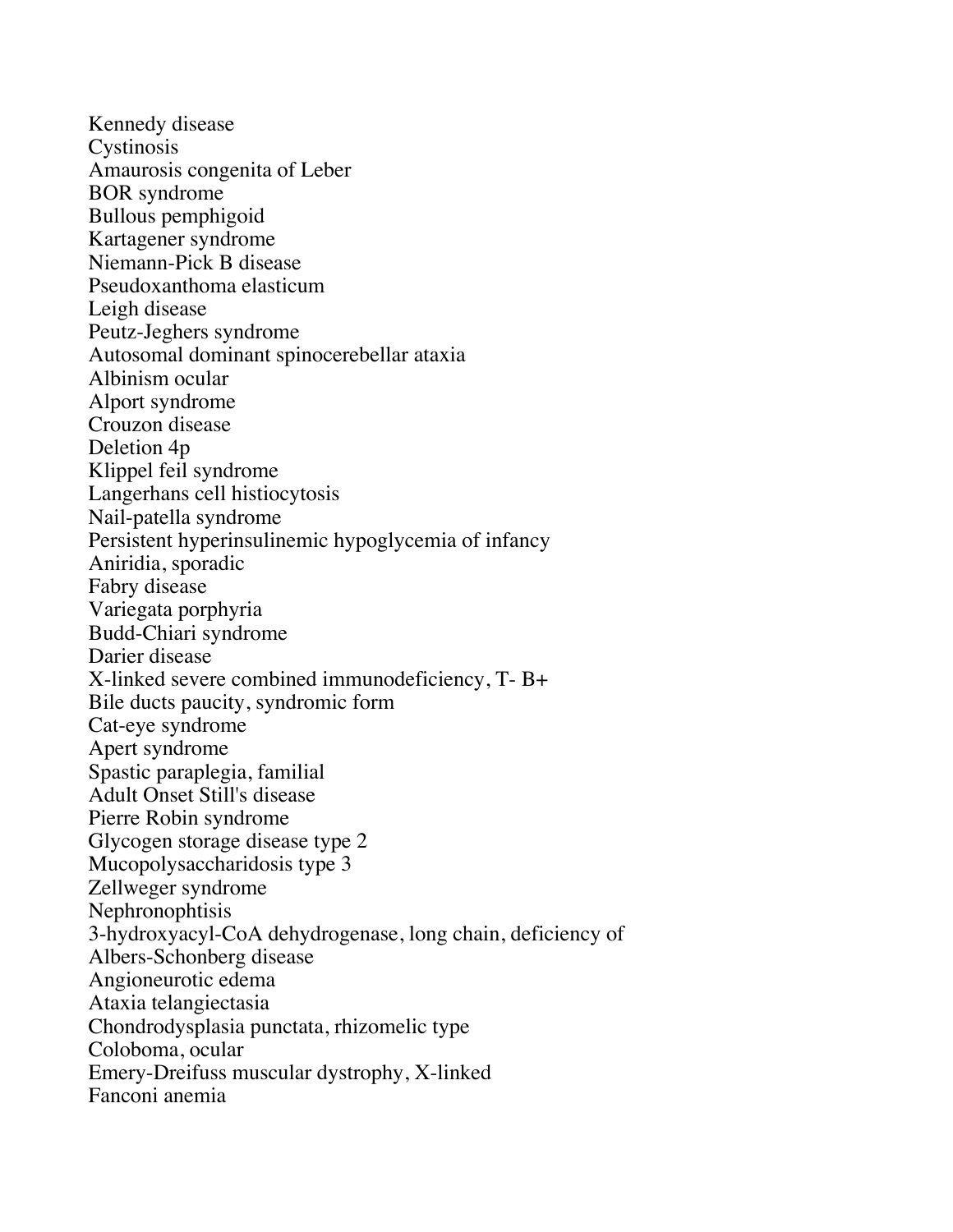Gaucher disease Gorlin syndrome Holt-Oram syndrome Hypokaliemic periodic paralysis Isovaleric acidemia Mucopolysaccharidosis type 1 Nemaline myopathy Neuroendocrine tumor Thomsen and Becker disease Churg-Strauss syndrome Ellis Van Creveld syndrome Joubert-Boltshauser syndrome Bardet-Biedl syndrome Ebstein anomaly Hyperkaliemic periodic paralysis Krabbe disease Mucolipidosis type 2 Albright hereditary osteodystrophy Menkes syndrome Niemann-Pick C disease Glycogen storage disease type 4 Alpha-sarcoglycanopathy Beta-sarcoglycanopathy Delta-sarcoglycanopathy Gamma-sarcoglycanopathy Tetrasomy 18p Neurofibromatosis type 2 Xeroderma pigmentosum Agammaglobulinemia X-linked Cowden syndrome Werner syndrome Glutaryl-CoA dehydrogenase deficiency Homocystinuria due to cystathionine beta-synthase deficiency Mucopolysaccharidosis type 4 Lesch-Nyhan syndrome Pfeiffer syndrome Severe combined immunodeficiency T- B-Anemia congenital hypoplastic, Blackfan-Diamond type Alkaptonuria Lissencephaly, type 1, due to LIS 1 anomalies Lipodystrophy, Berardinelli type Progeria Granulomatous disease, chronic